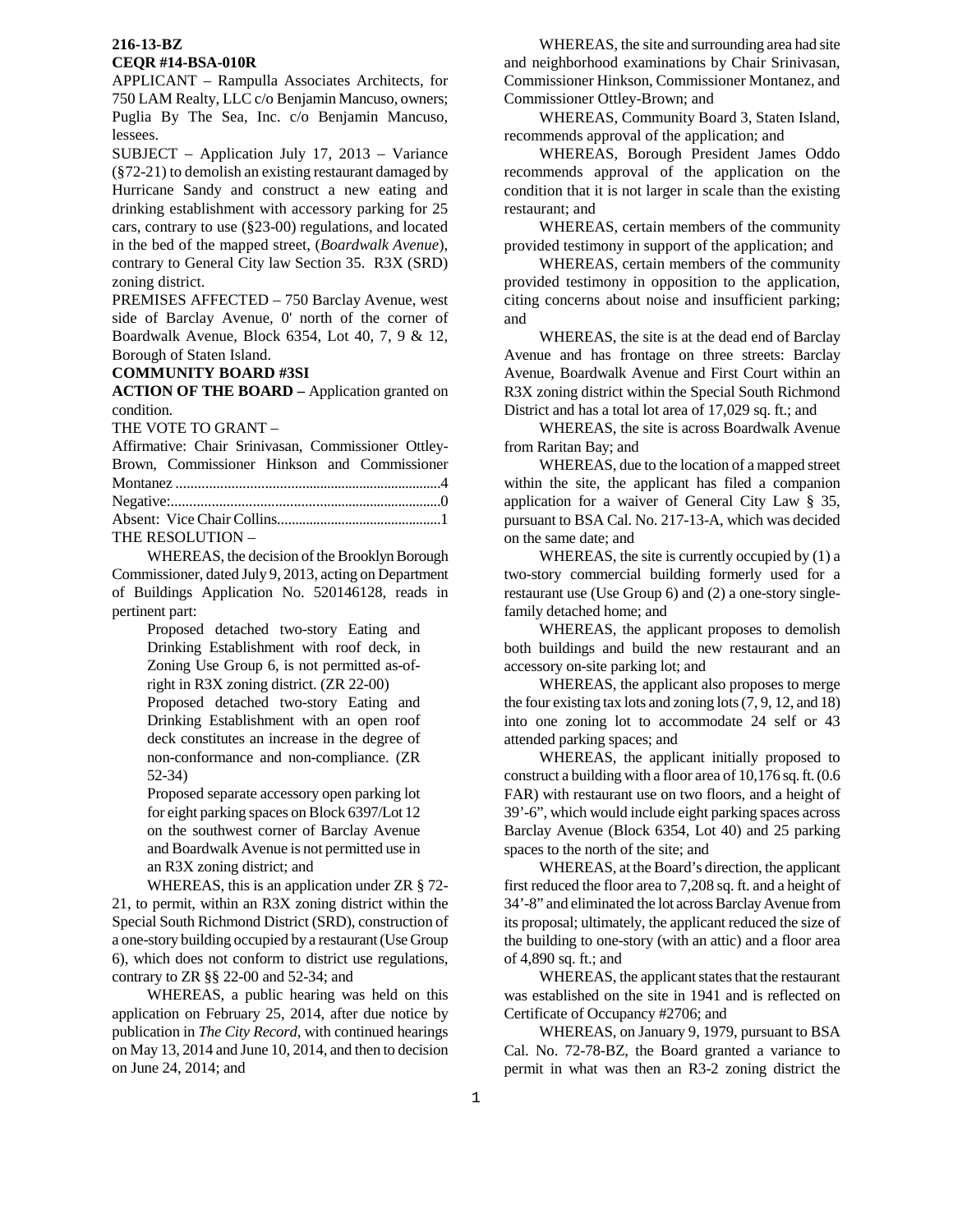# **216-13-BZ**

# **CEQR #14-BSA-010R**

enlargement of the restaurant; the 1987 Certificate of Occupancy reflects a restaurant with a one-family apartment on the first floor and another on the second floor; and

WHEREAS, the approved building allowed for two stories with 4,896 sq. ft. of floor area; and

WHEREAS, the applicant states that there is no required on-site parking for the existing restaurant however, there is an existing parking lot for approximately 20 cars; and

WHEREAS, the applicant acknowledges that it enlarged the lot area and the building subsequent to the Board's prior variance approval, without requesting an amendment; and

WHEREAS, at the Board's request, the applicant provided the following information about the site conditions: (1) the approved lot area is 10,261 sq. ft. and the existing/proposed is 17,029 sq. ft.; (2) the approved floor area is 4,896 sq. ft. (for residential and commercial), the existing is 7,457.64 sq. ft. (commercial), and the proposed is 4,890 sq. ft. (commercial); and (3) the approved site plan did not include any parking, the existing includes 20 spaces, and the proposed is 24 unattended or 43 attended spaces; and

WHEREAS, accordingly, the applicant notes that the proposal reflects an enlarged lot area but a floor area that is consistent with the prior approval; and

WHEREAS, because the restaurant use is not permitted in the subject zoning district, the applicant seeks a use variance to permit the enlargement of the Use Group 6 use; and

WHEREAS, the applicant states that the following are unique physical conditions which create unnecessary hardship and practical difficulties in developing the site with a conforming development: (1) the history of the site for restaurant use; (2) the storm-damaged condition of the building and location within a flood zone; and (3) the location of the site within mapped unbuilt streets; and

WHEREAS, as to the history of use and the existing building, the applicant states that the site has been occupied by restaurant use from at least 1941 to the present; and

WHEREAS, the applicant states that the restaurant was established on the site in 1941 and is reflected on Certificate of Occupancy #2706; subsequent alteration applications were filed in 1949 and 1950; and

WHEREAS, as noted, on January 9, 1979, the Board granted a variance to permit in what was then an R3-2 zoning district the enlargement of a two-story building occupied by the restaurant, pursuant to BSA Cal. No. 72-78-BZ; the 1987 Certificate of Occupancy reflects a restaurant with a one-family apartment on the first floor and another on the second floor; and

WHEREAS, the applicant represents that a restaurant has operated without interruption from 1941

until October 29, 2012 when it was damaged by Superstorm Sandy; and

WHEREAS, as to the storm damage and flooding potential for the site, the applicant cites to the Mayoral Executive Order No. 230 – Emergency Order to Suspend Zoning Provisions to Facilitate Reconstruction in Accordance with Enhanced Flood Resistant Requirements – for the City's policy that if reconstruction of an existing flood-damaged building is proposed that was substantially damaged, the building must be elevated to fully comply with the flood zone regulations in the Building Code's Appendix G; and

WHEREAS, the applicant notes that "substantially damaged" had been defined as exceeding 50 percent of the market value of the building; and

WHEREAS, the applicant asserts that the restaurant suffered damage in excess of 50 percent of the market value of the building so now must be elevated to a height which exceeds the new flood hazard elevations; and

WHEREAS, accordingly, the applicant states that it cannot simply repair the existing established restaurant building, but must elevate it, which is not possible due to its wood frame construction; and

WHEREAS¸ the applicant states that on October 29, 2012, when Superstorm Sandy hit the Staten Island Shoreline, the site was not deemed to be in a flood hazard zone; the flood maps at that time reflect that the seawall that borders the site's southeast property line as the limit of Flood Zone AE; and

WHEREAS, however, the applicant notes that on June 10, 2013, the Federal Emergency Management Agency (FEMA) revised the flood maps to include the site to be within a Zone VE with a minimum first floor elevation of 21 feet; and

WHEREAS, the applicant notes that Zone VE is subject to more stringent building requirements than other zones because it is exposed to a higher level of flood risk; and

WHEREAS, the applicant states that after calculating the Richmond Datum conversion factor, the design flood elevation is required to be 18.91 feet, which dictates a new first floor elevation of 20.41 feet; and

WHEREAS, the applicant notes that the elevation of the existing first floor is 16.41 feet, which is four feet below the required flood elevation; and

WHEREAS, the applicant notes that within Zone VE, a building subject to High Velocity Wave Action (a breaking wave with a height of three feet) is required to comply with additional construction measures, which the existing damaged building does not; and

WHEREAS, the applicant notes that specific conditions include that cellars are not permitted, the first floor elevation must be above the minimum Flood Hazard Elevation, and two additional feet of freeboard must be added to the minimum first floor elevation; and

WHEREAS, the applicant notes that premium construction costs are associated with constructing a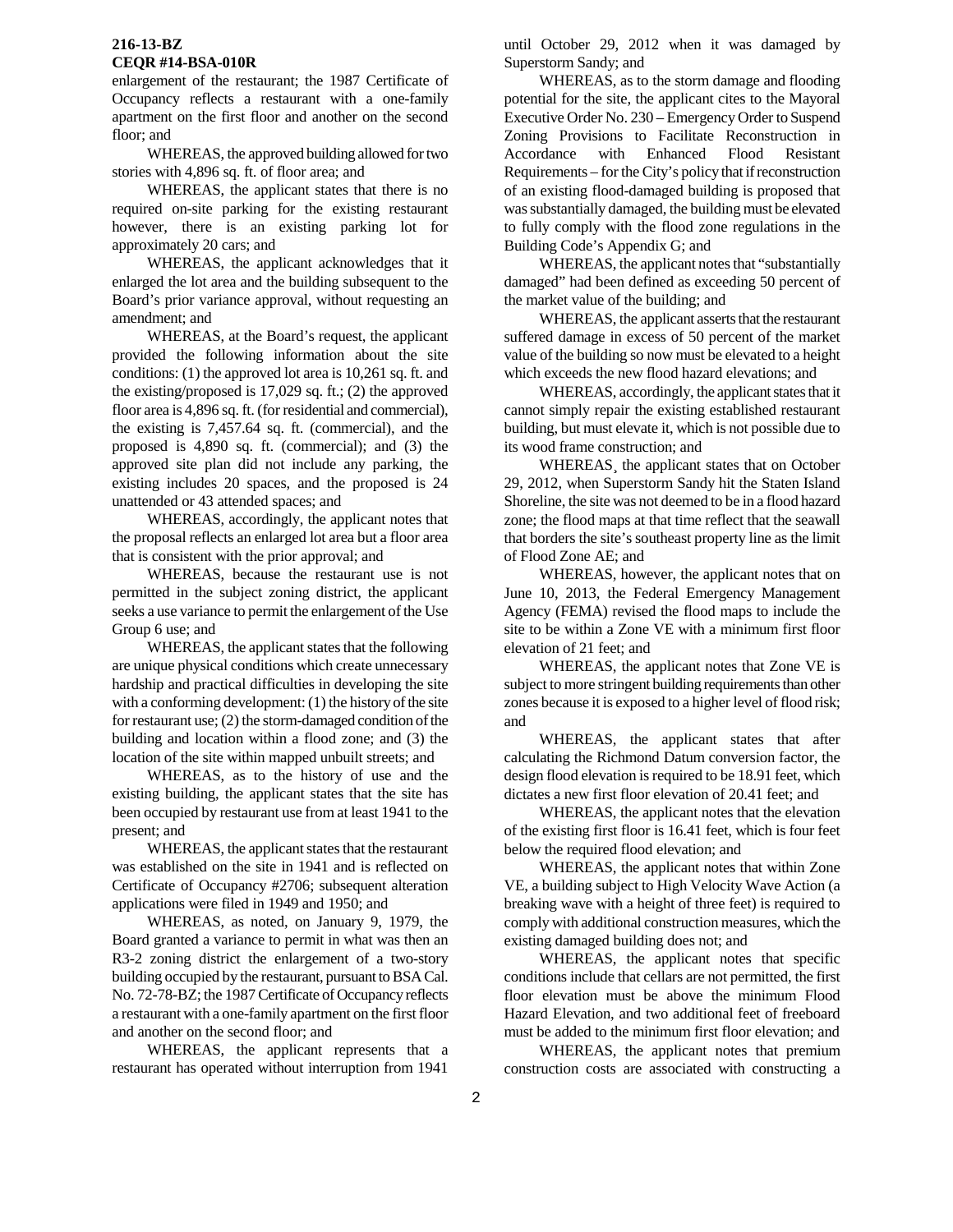building in a Zone VE and in compliance with the Building Code's Appendix G which mandates that new buildings be on concrete or wood piles that are elevated above natural existing grade and that the piling system and its connection to the first floor living space must be designed to withstand wave velocity; and

WHEREAS, the applicant notes that the City, State, and Federal government have instituted financial programs to aid homeowners rebuild after Superstorm Sandy, but there are no such programs available to rebuild commercial businesses; and

WHEREAS, the applicant states that the portion of the site (Block 6396, Lots 7, 9, and 18) currently used for accessory parking for the restaurant is one of the few vacant parcels in the area and any new construction there would have to follow FEMA regulations; and

WHEREAS, thus the proposed parking use is more feasible than new construction which must comply with FEMA regulations that prohibit cellars and must be elevated above the flood plain on concrete piles; and

WHEREAS, the applicant asserts that residential construction in full compliance with all flood-related regulations would be subject to significant construction premiums yet would be less marketable due to the absence of a cellar which is typical in the area; and

WHEREAS, as to the presence of the mapped unbuilt streets on the site, the applicant states that Barclay Avenue is a final mapped street with a width of 70 feet; Boardwalk Avenue is a final mapped street owned by the City, with a width of 20 feet and a widening line mapped to 60 feet within the site; and First Court is an un-built mapped street; and

WHEREAS, the applicant notes that the widening line with a width of 40 feet on Boardwalk Avenue is owned by the applicant and that the portion of the zoning lot within the widening line is 4,014 sq. ft., or 24 percent of the site which requires waiver from the Board to allow construction; and

WHEREAS, further, the applicant notes that First Court is not open or improved and, thus, access to the site is constrained on that frontage; and

WHEREAS¸ the applicant notes that within the subject R3-X (SRD) zoning district, construction is limited to one- or two-family detached homes on zoning lots with at least 3,800 sq. ft. of lot area and, thus, this zoning lot would allow four buildable lots with twofamily homes but, due to the presence of the widening line, only three buildable lots can be realized instead of four; and

WHEREAS, further, the applicant states that, due to the odd shape of the lot, development is limited to three two-family homes and one one-family home rather than four two-family homes; and

WHEREAS, the applicant asserts that the presence of the widening lot is a unique condition in the area; and

WHEREAS, the applicant further asserts that because Lots 7, 9, and 18 create a partial through lot with a truncated L-shape with the short dimension of 50 feet, when a front yard of 18 feet and a rear yard of 20 feet is included, only two feet of depth remains, rendering the lot unbuildable; and

WHEREAS, the applicant asserts that the truncated part of the L shape is unbuildable due to the narrow depth; and

WHEREAS, the applicant asserts that a lawfully pre-existing commercial building located in a residential zoning district with the encroachment of a 40-ft. widening line depth is a unique physical condition that is not shared by other sites in the area; and

WHEREAS, finally, the applicant asserts that the existing building does not meet City requirements for flood resiliency thereby creating a practical difficulty in bringing it up to current flood hazard standards; and

WHEREAS, based upon the above, the Board finds that the history of the site, and the inability to reconstruct the existing building due to new flood regulations are unique conditions which create unnecessary hardship and practical difficulty in developing the site in conformance with the applicable zoning regulations; and

WHEREAS, the Board is not persuaded that the presence of the mapped unbuilt streets creates hardship since the Board has waived that restriction under the companion application; and

WHEREAS, the applicant submitted a feasibility study which analyzed: (1) three detached two-family homes and one detached one-family home; (2) three detached two-family homes and one detached one-family home built outside of the widening line; and (3) the proposal; and

WHEREAS, the study concluded that based on the premium costs associated with the new flood resistant construction regulations and the subsurface conditions, the conforming alternatives are infeasible and only the proposal would realize a reasonable return; and

WHEREAS, based upon the above, the Board has determined that because of the subject lot's unique physical conditions, there is no reasonable possibility that development in strict conformance with zoning will provide a reasonable return; and

WHEREAS, the applicant asserts that the proposal will not alter the essential character of the neighborhood, will not substantially impair the appropriate use or development of adjacent property, and will not be detrimental to the public welfare; and

WHEREAS, the applicant notes that restaurant use has occupied the site since at least 1941, more than 20 years before the Zoning Resolution was adopted, and has existed continuously since that time; and

WHEREAS, accordingly, the applicant notes that the restaurant is an established use in the area; and

WHEREAS, the applicant states that Puglia by the Sea restaurant was originally known as Carmen's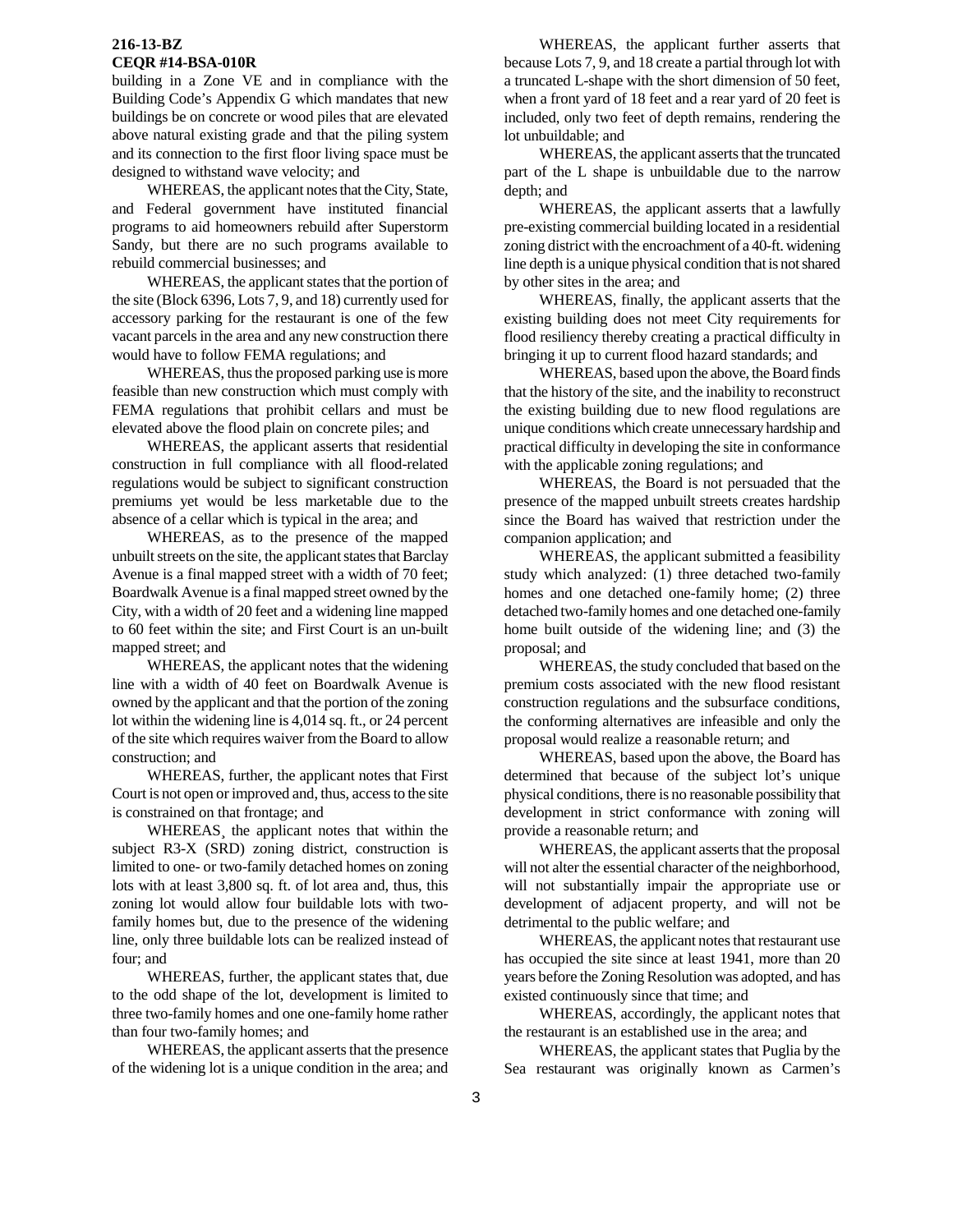restaurant when it was established in 1941 in a business use district, which was rezoned to R3-2 in 1961; and

WHEREAS, additionally, the applicant notes that in 1979, the Board approved the enlargement of the historic restaurant to a size that is identical to the current proposal but which represents a lower FAR due to the enlargement of the zoning lot; and

WHEREAS, the applicant notes that, although the parking was not part of the 1979 approval, it has been a compatible and appropriate addition to the site if permitted to confirm; and

WHEREAS, the applicant asserts that the parking lot will help address concerns about traffic and insufficient parking in the area; and

 WHEREAS, the applicant notes that the neighborhood is now occupied by large single-family detached homes and other forms of single-family homes included those converted from seasonal to year round bungalows; and

WHEREAS, the applicant notes that during the early 1900s through the 1960s, there were very few homes in the area and most of them were seasonal bungalows; and

WHEREAS, the applicant states that after 1961, construction of homes began to occur in the surrounding area with the restaurant as the only commercial use in the immediate vicinity; and

WHEREAS, the applicant notes that the site is separated from residential uses by the width of Barclay Avenue and First Court and only directly abuts residential use on one side and that is where the new parking lot with screening will be located after the demolition of the existing bungalow; and

WHEREAS, the applicant states that the demolition of the one-story bungalow in the middle of the existing parking lot will allow for 24 off-street self-parking spaces or 41 attended spaces, as necessary; and

WHEREAS, the applicant states that the parking lot will include planting islands, buffer planting areas around the perimeter of the parking lot and parking lot trees as well as new curbs and sidewalks along the Barclay Avenue frontage; and

WHEREAS, the applicant asserts that the proposed inclusion of the additional lots to allow for parking will increase the compatibility of the non-conforming use on the surrounding neighborhood, without enlarging or extending the actual use; and

WHEREAS, the applicant notes that the building will actually be reduced from its current size and will accommodate approximately 187 patrons; and

WHEREAS, as noted, the new building will also comply with all current flood-related construction requirements in contrast to the existing frame construction which would be vulnerable to future damage; and

WHEREAS, as to bulk, the applicant notes that the building at a height of 31'-4" and with 4,890 sq. ft. of floor area (0.28 FAR) is well within the underlying bulk regulations for a conforming use; and

WHEREAS, the applicant proposes hours of operation that are consistent with its current hours; and

WHEREAS, specifically, the applicant proposes the following hours of operation for the indoor restaurant: Monday through Thursday, 12:00 p.m. to 11:00 p.m.; Friday and Saturday, 12:00 p.m. to 2:00 a.m.; and Sunday, 10:00 a.m. to 11:00 p.m.; and

WHEREAS, the applicant proposes the following hours of operation for the outdoor seating area, seasonally: Monday through Thursday, 12:00 p.m. to 11:00 p.m.; Friday and Saturday, 12:00 p.m. to 12:00 a.m.; and Sunday, 10:00 a.m. to 11:00 p.m.; and

WHEREAS the applicant submitted a copy of its revocable license agreement with the City to allow for the outdoor café use along Boardwalk Avenue, which is renewable annually; and

WHEREAS, based upon the above, the Board finds that this action will not alter the essential character of the surrounding neighborhood nor impair the use or development of adjacent properties, nor will it be detrimental to the public welfare; and

WHEREAS, the Board finds that the hardship herein was not created by the owner or a predecessor in title, but is the result of the site's historic use and conditions; and

WHEREAS, the Board notes that the revised proposal reduced the initial proposal by more than half and is consistent with the 1979 Board variance for restaurant use and, thus, finds that this proposal is the minimum necessary to afford the owner relief; and

WHEREAS, based upon the above, the Board has determined that the evidence in the record supports the findings required to be made under ZR § 72-21; and

WHEREAS, the project is classified as Unlisted Action pursuant to 6 NYCRR, Part 617.2; and

WHEREAS, the Board has conducted an environmental review of the proposed action and has documented relevant information about the project in the Final Environmental Assessment Statement (EAS) CEQR No. 14-BSA-010R dated November 18, 2013; and

WHEREAS, the EAS documents that the project as proposed would not have significant adverse impacts on Land Use, Zoning, and Public Policy; Socioeconomic Conditions; Community Facilities and Services; Open Space; Shadows; Historic Resources; Urban Design and Visual Resources; Neighborhood Character; Natural Resources; Waterfront Revitalization Program; Infrastructure; Hazardous Materials; Solid Waste and Sanitation Services; Energy; Traffic and Parking; Transit and Pedestrians; Air Quality; Noise; and Public Health; and

WHEREAS, no other significant effects upon the environment that would require an Environmental Impact